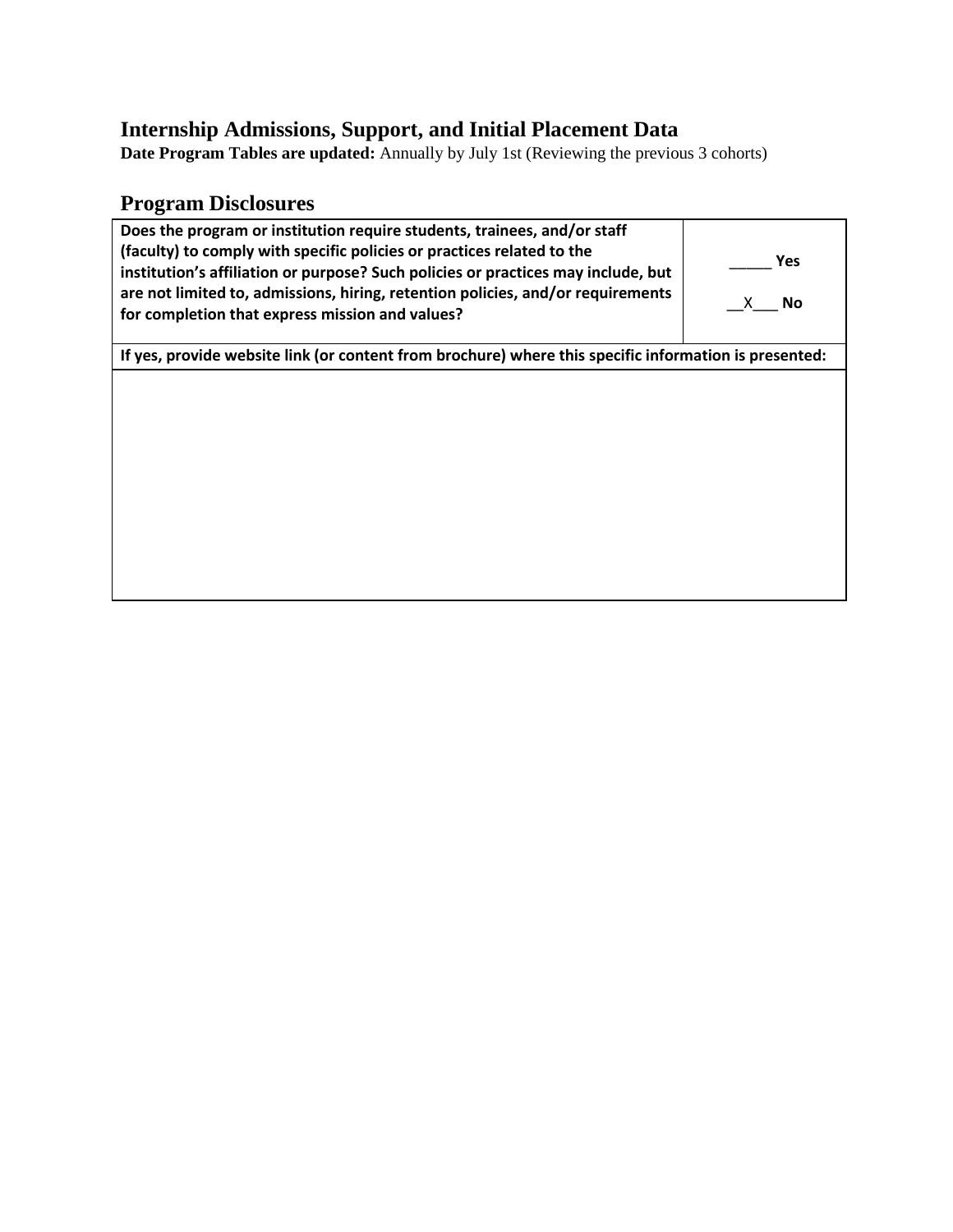### **Internship Program Admissions**

**Briefly describe in narrative form important information to assist potential applicants in assessing their likely fit with your program. This description must be consistent with the program's policies on intern selection and practicum and academic preparation requirements:**

The applicant to Samaritan Health Services Psychology Internship Program (SHSPI) must be in good standing with their clinical, neuropsychology, or health psychology program (Copies of **transcripts** must be submitted for review). They must have been admitted to doctoral candidacy and have **submission of an approved dissertation topic to the intern's dissertation committee. All comprehensive exams must be completed by the ranking deadline.**

Applicants must have a breadth of previous clinical experience, with more weight given to those at an advanced level. Requirements include a minimum of 50 assessment hours and a minimum of 350 intervention hours regardless of track. However, preference is given to applicants based on the track they are applying to. For the health psychology track, preference will be given to applicants with 500 hours of direct intervention experience. For the neuropsychology track, preference will be given to applicants with 250 hours of assessment experience and 15 completed comprehensive neuropsychology reports. Our program also understands that hours may have been affected by the 2020 COVID-19 pandemic. If you have specific questions regarding hours, please feel free to contact us with questions.

Applicants must submit **three letters of recommendation**, with at least one of them from a clinical practicum supervisor. A **letter of interest** is required and should demonstrate evidence of multi-cultural psychological knowledge and/or interest, or proposed contribution to program based on ethnic diversity and cultural competence from personal experience. Further the applicant should describe distinguishing characteristics, accomplishments and maturity, that separate the applicant from their peers. Finally, the applicant should provide commentary on "goodness of fit" with the described program and have a specific interest in the Pacific Northwest region.

**Regarding goodness of fit,** the ideal intern at SHSPIP will have worked in at least one rural practicum setting and have experience in at least one integrated care clinic or medical setting. The applicant should have at least one scientific poster accepted at a national or local conference. Applicants should demonstrate strong writing style and good self-awareness in their essays and cover letter on their application to the program.

**Does the program require that applicants have received a minimum number of hours of the following at time of application? If Yes, indicate how many:**

| Total Direct Contact Intervention Hours | No | Yes        | Amount: 350 |
|-----------------------------------------|----|------------|-------------|
| Total Direct Contact Assessment Hours   | No | <b>Yes</b> | Amount: 50  |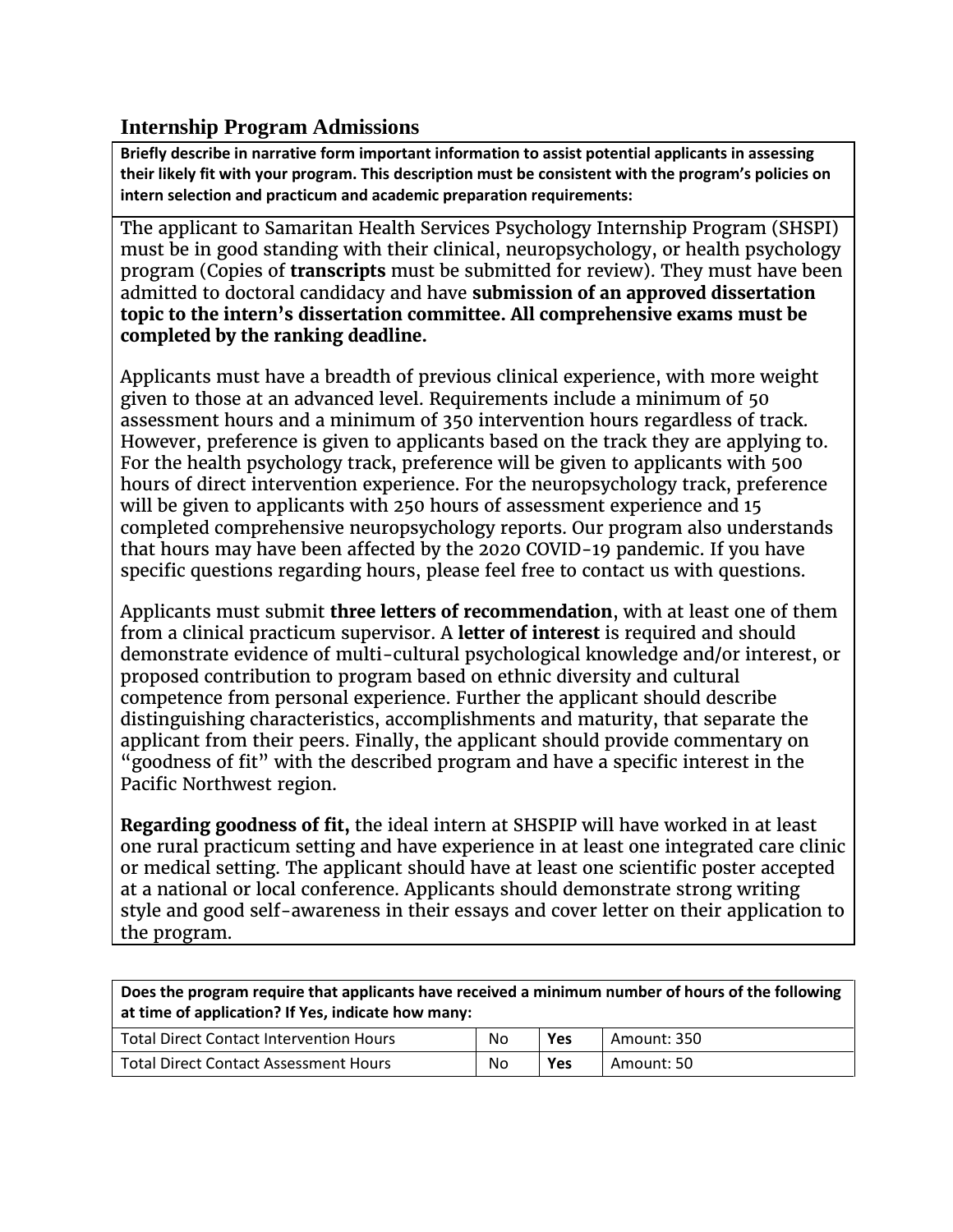#### **Describe any other required minimum criteria used to screen applicants:**

No additional minimum requirements are utilized in rating applicants to SHSPI.

## **Financial and Other Benefit Support for Upcoming Training Year\***

| Annual Stipend/Salary for Full-time Interns                                                                                                                                                                  |             | \$28,000.00    |  |  |
|--------------------------------------------------------------------------------------------------------------------------------------------------------------------------------------------------------------|-------------|----------------|--|--|
| Annual Stipend/Salary for Half-time Interns                                                                                                                                                                  |             | N/A            |  |  |
| Program provides access to medical insurance for intern?                                                                                                                                                     | <b>Yes</b>  | No.            |  |  |
| If access to medical insurance is provided:                                                                                                                                                                  |             |                |  |  |
| Trainee contribution to cost required?                                                                                                                                                                       | <b>Yes</b>  | No.            |  |  |
| Coverage of family member(s) available?                                                                                                                                                                      | Yes         | No.            |  |  |
| Coverage of legally married partner available?                                                                                                                                                               | <b>Yes</b>  | No.            |  |  |
| Coverage of domestic partner available?                                                                                                                                                                      | <b>Yes</b>  | No.            |  |  |
| Hours of Annual Paid Personal Time Off (PTO and/or Vacation)                                                                                                                                                 | 20 days PDO |                |  |  |
| <b>Hours of Annual Paid Sick Leave</b>                                                                                                                                                                       |             | 5 days of OFLA |  |  |
| In the event of medical conditions and/or family needs that require extended<br>leave, does the program allow reasonable unpaid leave to interns/residents in<br>excess of personal time off and sick leave? | <b>Yes</b>  | No             |  |  |
| Other Benefits (please describe): Interns receive medical, dental, and vision benefits as a part of their<br>insurance package. Interns can waive, or opt out, of Samaritan package components.              |             |                |  |  |

\*Note. Programs are not required by the Commission on Accreditation to provide all benefits listed in this table